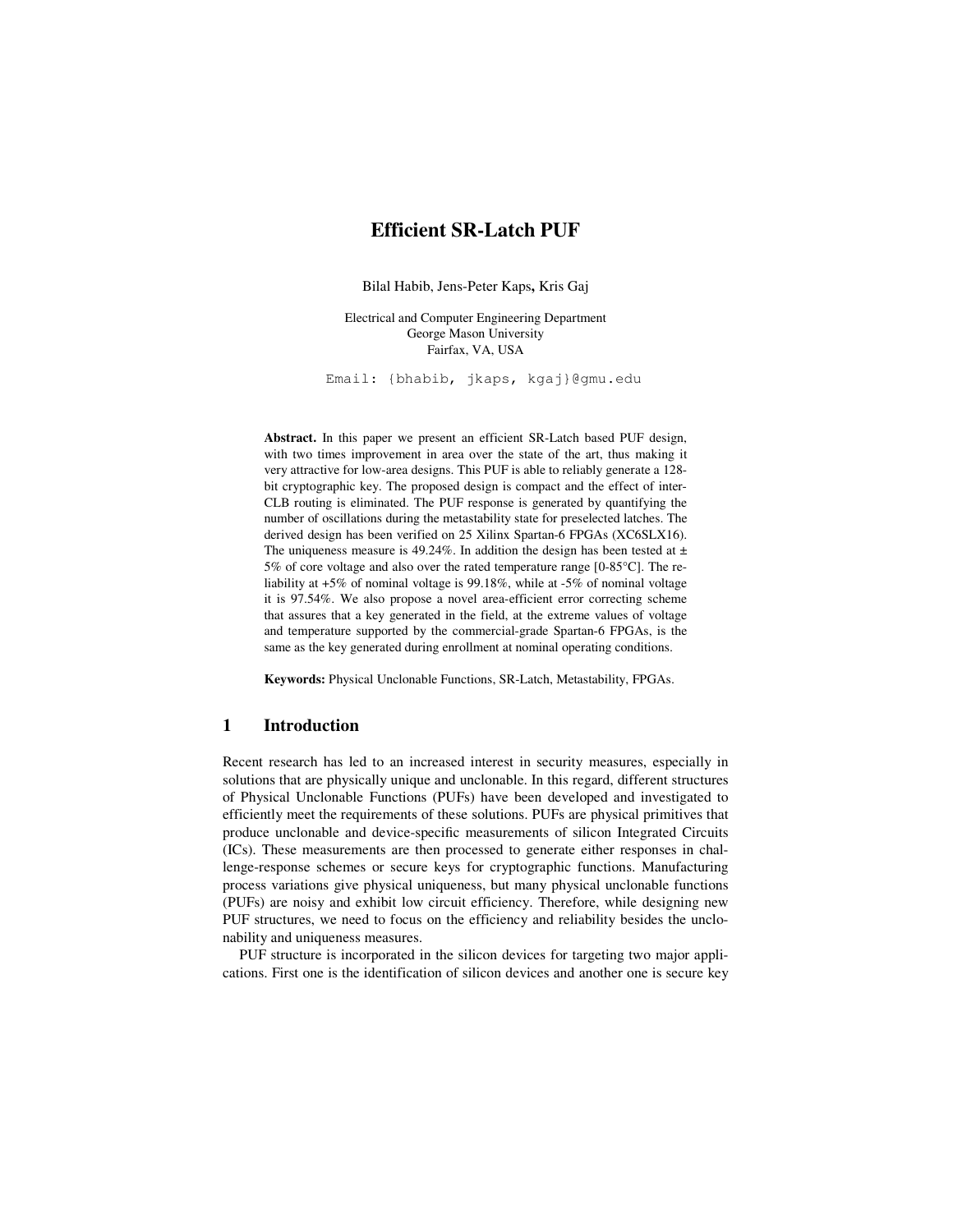generation for cryptographic functions. In this paper we are targeting the secure key generation application using SR-latch PUF.

In Section 2, we describe the previous work for a better understanding of our study on PUF. Section 3 explains the design methodology. In Section 4, we explain the bitstring generation. Results and analysis are covered in Section 5. The conclusion and future study are described in Section 6.

### **2 Related Work**

Since 2002, silicon based PUFs have been extensively investigated. There are two categories of silicon based PUF circuits: Delay based PUFs and Memory based PUFs. Delay based PUFs include Arbiter PUF [1, 2, 3], Ring-Oscillator (RO) PUF [4, 9], and S-ArbRO PUF [15]. In [14], a PUF based on programmable delay lines is presented.

Another category of silicon PUF is based on memory. It includes SRAM PUF [5], Butterfly PUF [7], and Latch PUF [6]. In [10], the concept of transient effect ring oscillator (TERO) is presented. A true random number generator (TRNG) is developed by counting the oscillations of elements during metastability. The least significant bit of that count is selected as a random bit. It is important to mention that the design proposed in [10] is implemented on Spartan-3 devices which are a 90nm technology while our design is tested on Spartan-6 which is a 45nm technology. The source of entropy is dependent on many factors, like the technology used, design implemented and testing methodology. The TERO approach is further developed in [13], where an element with PUF capability is presented. In [17], PUF design is developed which is based on (TERO) cells. The randomness is harvested by measuring the metastable oscillator counts. Final bits are generated by averaging the oscillation counts and then reading the most significant two (or four) bits of an eight bit counter for each latch. In order to assure the reproducibility of these bits, each latch count is measured  $2^{18}$  times.

In [16], SR-latch based PUF is developed; it has been implemented on Spartan-3 and Spartan-6 devices. In Spartan-6 based design, 128 SR-latches have been implemented. Each latch is configured by using two neighboring CLBs in each column. Inside each CLB a Look up Table (LUT) and a Flip Flop (FF) are used. PUF response is determined by the final state of the latch. All the latches are excited by a 2.5MHz clock signal. For each latch two bits are contributed towards the PUF response. If the final state of the latch is logic '0' in 1000 repetitions of the experiment, the corresponding response bits are '00'. If the final state is logic '1' in 1000 repetitions of the experiment, the corresponding response bits are '11'. If the final state changes at least once during 1000 repetitions of the experiment, this state is declared random, and encoded as '10'. A detection circuit determines all three cases and generates the response bits in each case. In our proposed design, we tried to improve the circuit efficiency of this design. In addition, our source of entropy is based on the exact number of oscillations at the output of an SR-latch during the metastable state, rather than a final state of each latch, as in [16]. Because of the encoding method, in [16] the goal is to increase the number of random latches, while in our work, we decrease the number of random latches. We include only the most stable latches, i.e., latches generating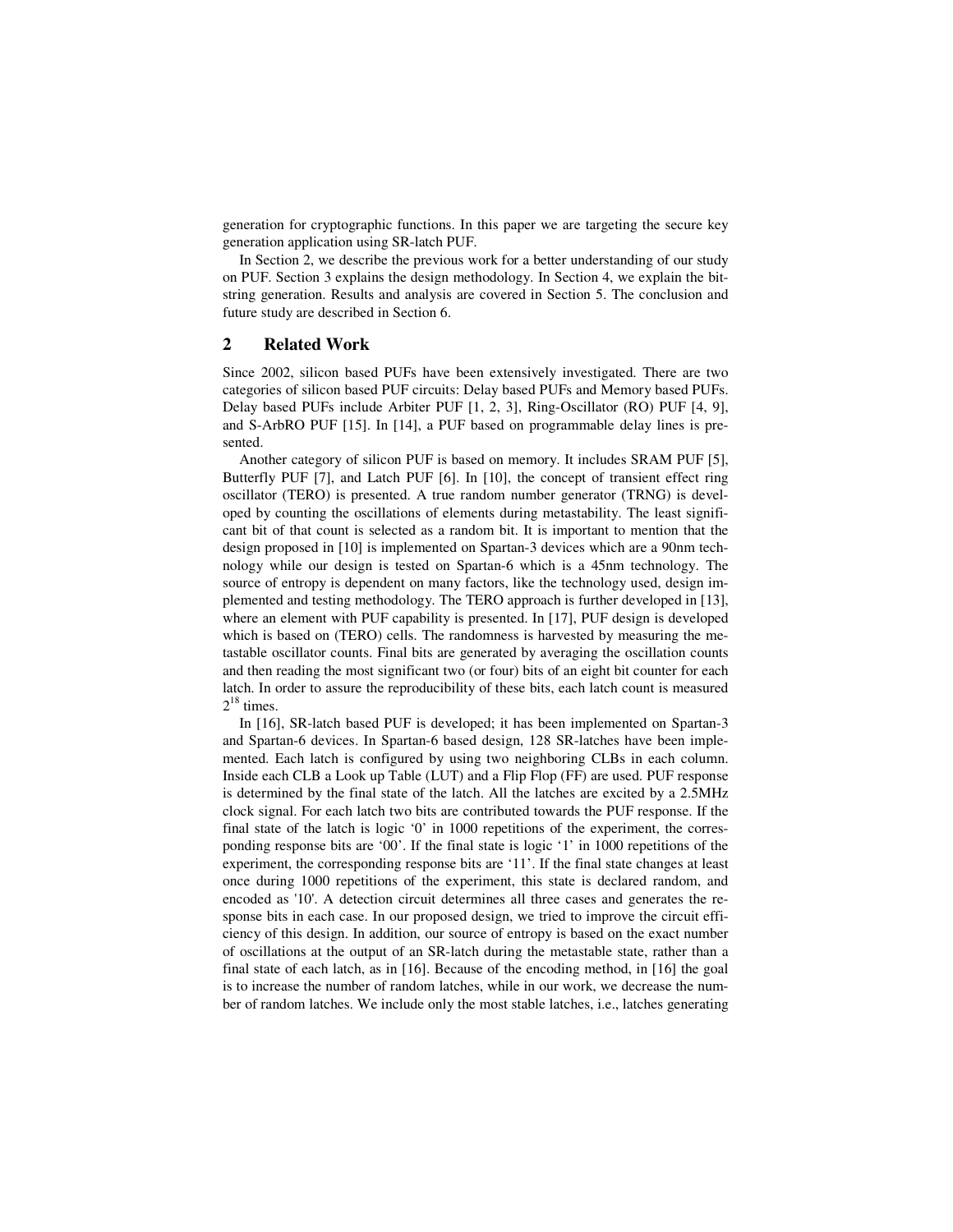consistently the same number of oscillations in the metastable state, in the bit generation step during enrollment. On top of that, the method of [16] does not differentiate between the behavior of latches that generate no oscillations at the output from the behavior of latches that generate an even number of oscillations. This distinction is clearly made in our scheme. Furthermore, the method of [16] is prone to the influence of neighboring logic. We diminished this influence by prohibiting the tool from assigning any resources of the latch CLB to any external logic.

## **3 Design Methodology**

In our design, an SR-latch is made from two LUTs configured as a NAND gate each. Additionally, two flip-flops are used in this latch to reduce the clock skew. Initially, a latch is forced into a metastable state by applying a rising-edge at a 'ctrl' signal, as shown in Fig. 1. Transitory oscillations in the loop start if the following two conditions are fulfilled [10]: A) the circuit must have a positive feedback and B) The RC time constant (defined by the parasitic resistance and capacitance) must be shorter than the total delay of all logic elements involved in the loop. In our design the delay of a loop is equal to the propagation delay of a single LUT. In Spartan 6 FPGAs, this delay is equal to 0.21ns [20]. Adding more elements to the loop increases the propagation delay. The longer loops will be more strongly affected by the routing delays of FPGA fabric; therefore we kept the loop as small as possible.

During the metastable state, the SR-latch oscillates. An eight-bit counter is used to count these oscillations. Once the metastable state is over, the latch stops oscillating, and the counter value is stored into the block RAM (BRAM). Before applying the 'ctrl' signal, the two flip-flops (FF) are reset. It is done to ensure that latches always start oscillations with the same initial state. This reset functionality is not incorporated in either [13] or [17]. Additionally, both [13] and [17] are based on a loop made of AND gates and inverters. Our loop is based only on NAND gates. Since in an FPGA implementation, an additional gate requires an extra LUT, therefore we chose NAND gate to keep the loop as short as possible. This small modification results in the reduction of the propagation delay. It needs to be mentioned that by keeping the loop small has two major advantages. First, we can place four SR-latches inside a single CLB; secondly, propagation delays are minimally affected by routing delays. This way, the randomness due to process variations is the dominant factor, while in a longer loop the routing delays become the dominant factor in the propagation delay [8].

Once the process of the characterization is over for all the latches, the data from the BRAM is read-out to the PC via Enhanced Parallel Port (EPP) protocol as shown in Fig. 2. In our design, a 9-bit multiplexer address line selects a particular latch. This latch is then excited by applying a low to high transition at the 'ctrl' signal, as shown in Fig. 2. The eight-bit counter, available at the output of the multiplexer, counts the number of oscillations during the metastable state. These values are then stored in the neighboring BRAM. The bit generation and analysis are done during post-processing. It must be mentioned that only one latch is characterized at any given time. This is done to prevent any correlation between the neighboring latches and also to save the FPGA logic resources.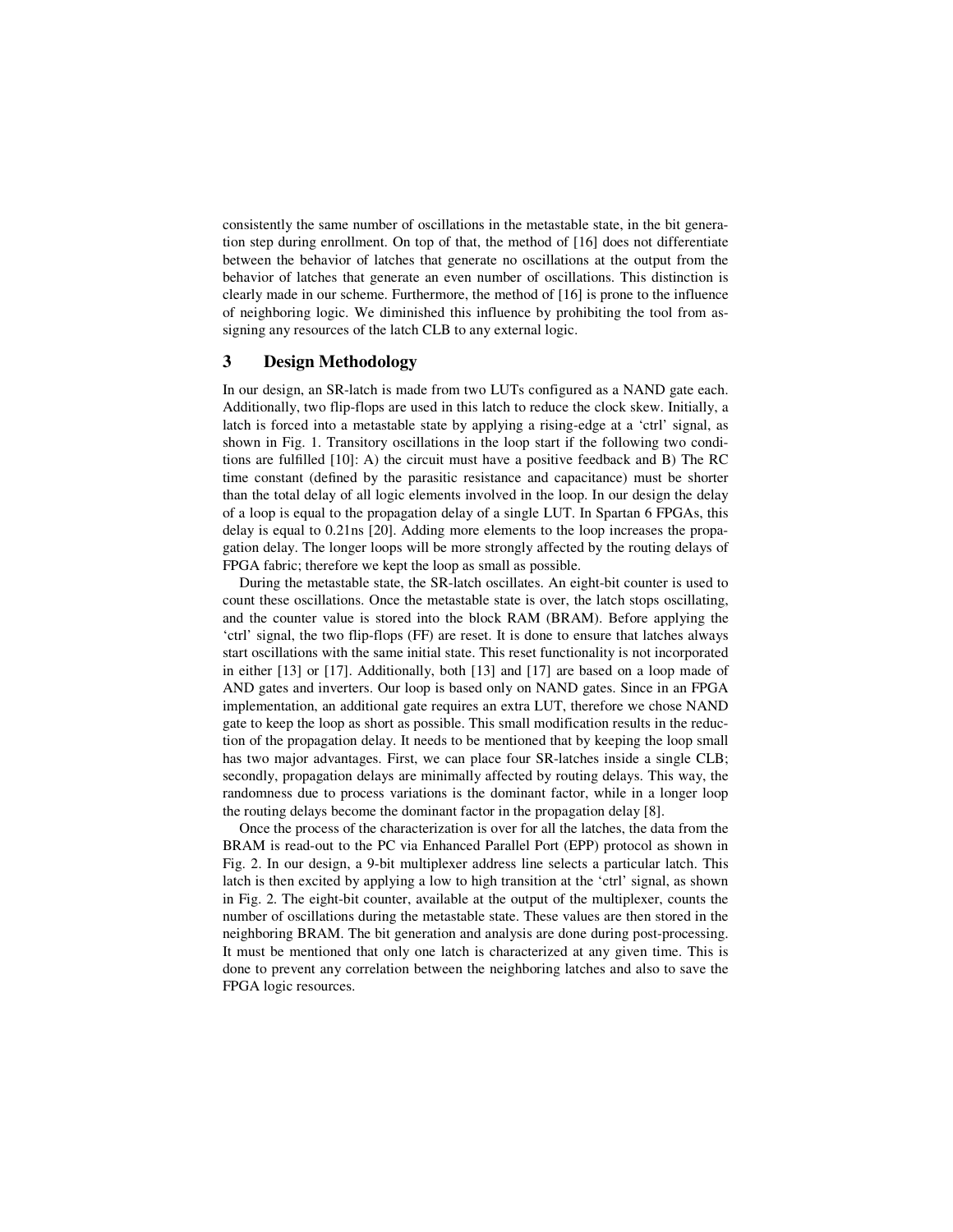

**Fig. 1.** A single SR-Latch design.

 Therefore, only one counter is used to measure the latch-counts during the metastable state. In addition, all the control signals are provided by the FSM. 512 latches are implemented, which requires 128 CLBs. The prototype design requires BRAM and EPP, because we want to analyze all the latch counts. However, in the final product, EPP can be replaced by a different interface and the size of the required BRAM will be reduced. The placement of latches is constrained by the slice location attribute. All the latches are placed in a rectangular matrix of CLBs. The dimensions of this matrix are 16x8 as shown in Fig. 3.

We implemented our design on Spartan-6 (XC6SLX16) device. Four latches are implemented inside a single CLB in our design. These four latches (L1, L2, L3 and L4) are shown in Fig. 4, each with a different color scheme. This design is developed to eliminate the inter-CLB routing. We believe that due to the capacitance of long wires, the variation due to routing delays become significant, as explained in [8].

As evident from the above figure, each latch consists of two LUTs and two FF. All the LUTs inside the CLB are utilized in the implementation of latches, thus, achieving a hardware efficiency of 100% in terms of LUTs. By comparison, the design proposed in Fig. 12 in [16], has 12.5% LUT utilization because, only two LUTs are utilized from the two adjacent CLBs. In addition, the circuit efficiency for FF is 50%, while it is only 6.25% in [16].

## **4 Bit Generation**

Each latch is sampled 100 times and the corresponding latch count values are stored in the BRAM. Once all the latches are characterized, we select highly stable latches and ignore the remaining ones. In our method, a latch is defined to be stable if the latch count value remains the same for all 100 samples. The value 100 is chosen due to the fact that it is easier to interpret it as a percentage of the total. This number is in fact a trade-off between reliability, execution time and the storage resources in BRAM. During enrollment, we store for each latch, a latch number, a corresponding bit showing whether this latch is stable, and the latch count value (i.e., we store: {Latch #, stable, count}).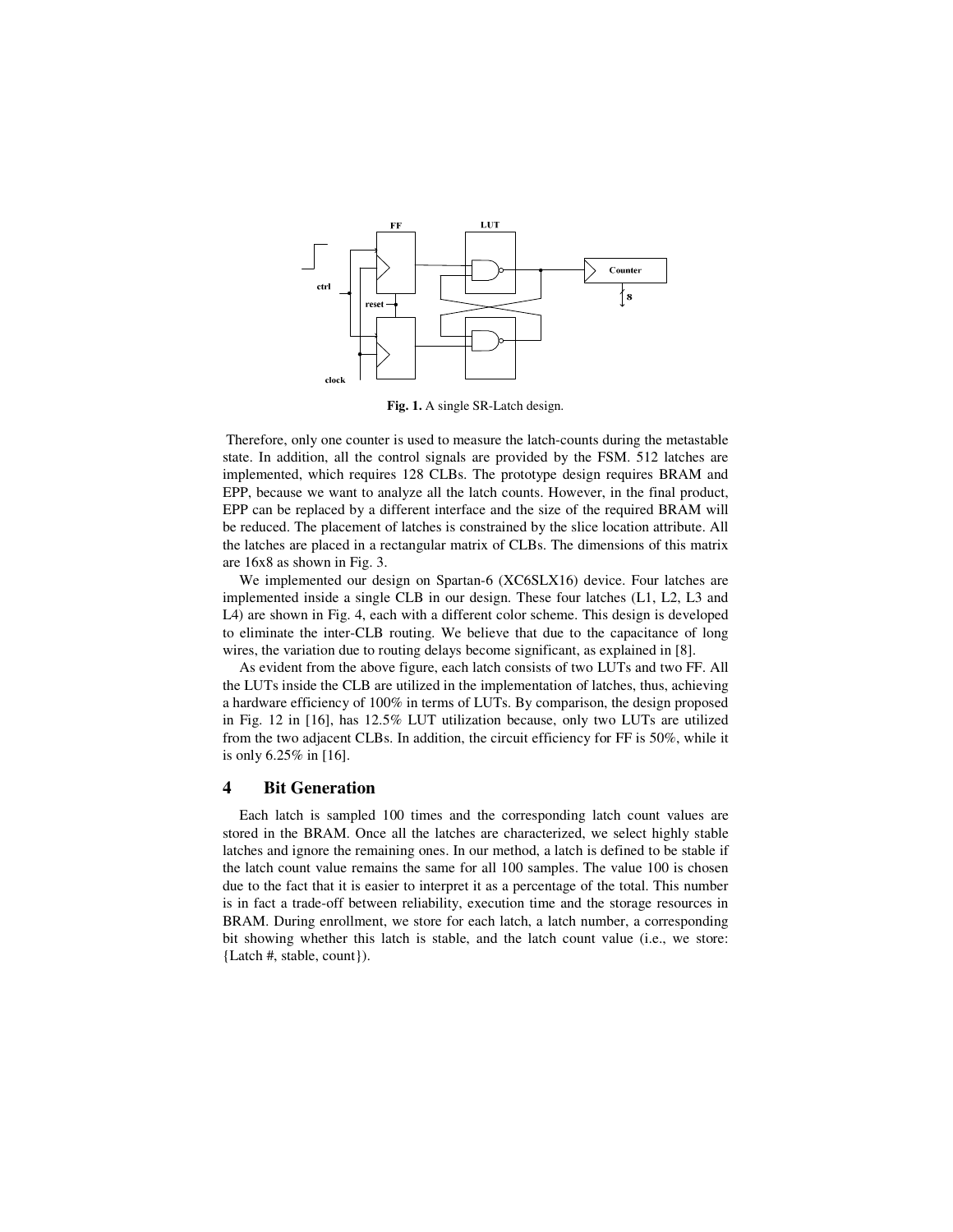

Fig. 2. SR-latch PUF design. Fig. 3. Layout on FPGA.



**Fig. 4.** Our proposed design: Implementation of 4 SR-latches per CLB.



**Fig. 5.** Proposed design: Percentage of stable latches per board at 1.2V and 25ºC. This result corresponds to the design from Figure 4.

For bit generation during enrollment, only the stable latch count values are considered. In this method the count values for L+1 latches are used. These values are used to generate the L bit PUF response. We number stable latches in a snake-like fashion: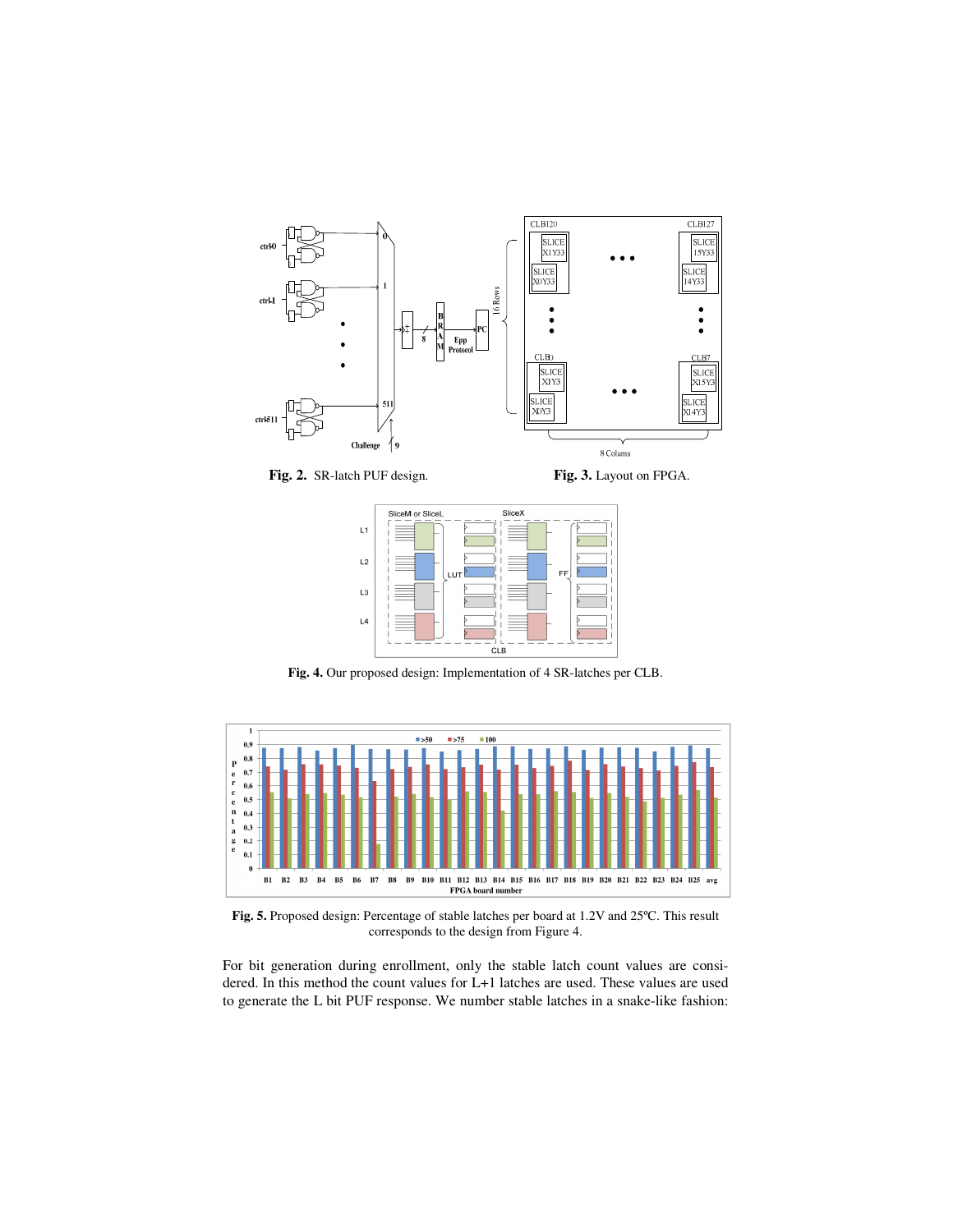L1, L2, L3, ... LL+1, and then we do the comparisons of neighboring latches [L1, L2], [L2, L3], [L3, L4], ...,[LL,LL+1]. The snake-like comparison is adopted to mitigate the effect of systematic variations [9]. A binary response bit '1' is generated if the count value of latch  $L_i$  is greater than the count value of latch  $L_{i+1}$ ; otherwise it is '0'. In the field, the count value of stable latches is recalculated by sampling each latch 100 times. We get 100 count values between 0 and 255, e.g., {127, 127, 128, 127, 127, 127... 128, 127}. For further calculations, we use the number that appears the largest number of times, e.g., 127 in the example above.

In Fig. 5, the percentage of stable latches per device is shown. On the average, 87% of latches  $(0.87*512 = 445)$  in all devices repeat the latch count at least 50 times out of 100 samples during enrollment (i.e., have stability mode "> 50"). This percentage drops to 51.4% when the latch counts are identical 100 times out of 100 samples (i.e., have stability mode "100"). As evident from Fig. 5, the FPGA boards B7, B14 and B22 have the smallest number of stable latches. In such cases, we consider as stable even latches that repeat the count value at least 90 times. Now the question arises, how many latches we should include in the bit generation process. It depends on the reliability of PUF response. In this work, we tested our boards at  $+5\%$  of nominal voltage and -5 % of nominal voltage. It needs to be mentioned that on our Nexys-3 FPGA boards, the nominal voltage is equal to 1.2V. We believe that the high number of stable latches is achieved due to the fact that external logic has minimal affect on the latch operation. This is accomplished by using all the LUTs of Latch-CLBs for implementing SR latches.

It should be mentioned, that our method for a PUF ID generation is completely different than the method used in [17]. In [17], the most significant bits of a count value for a single TERO loop are used. In our design, all bits of two count values, obtained using two neighboring stable SR latches, are compared with each other to generate a single bit of a PUF ID. As a result, our design allows obtaining the same (or higher) reliability using much fewer repetitions of the count measurement  $(2^{18}$  in [17] vs.  $100x100 < 2^{14}$  in our design). Because of that, our PUF has a shorter response time than the PUF described in [17].

To prove that a latch is not biased in our design, we analyzed the count value of all the latches and found that 50.12% of them are odd while the remaining ones are even. It proves that the symmetry of latch is not affecting the count value. In addition, it also proves that the difference in the length of two nets connecting the LUTs with each other is insignificant. We need to mention here that our final bit response from each pair of latches is dependent on the latch count values and not on the final state of any particular latch. Therefore, the bit response from a pair of latches will always be the same as long as the differences of the two count values do not change the sign.

# **5 Results**

We compare our results with [16]. This comparison is summarized in Tables 1 and 2. The uniqueness is calculated using the following equation:

Uniqueness = 
$$
\frac{2}{N(N-1)} \sum_{i=1}^{N-1} \sum_{j=i+1}^{N} \frac{HD(R_i, R_j)}{L} \times 100\%
$$
 (1)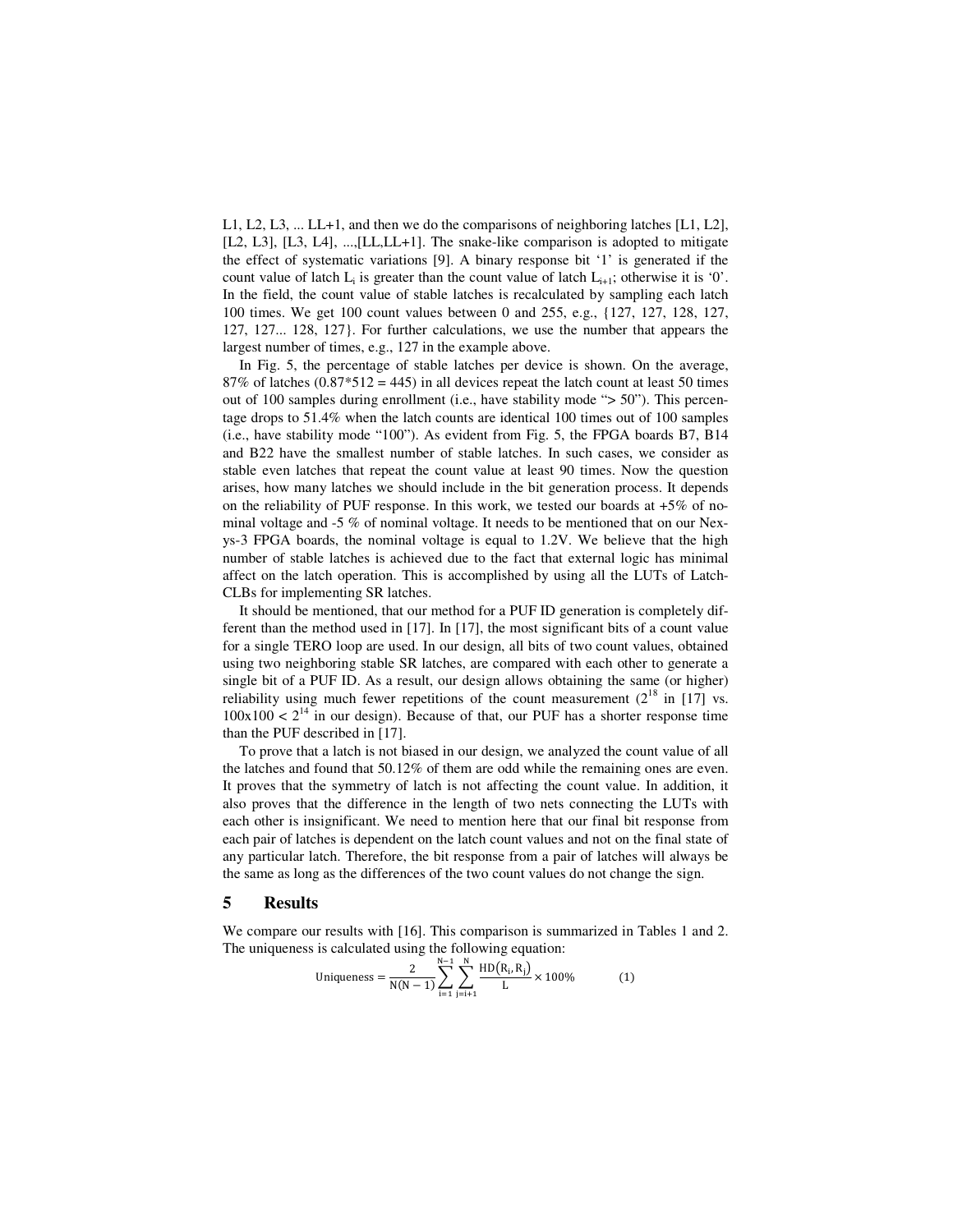| <b>Table 1.</b> Details of dataset. |  |
|-------------------------------------|--|
|-------------------------------------|--|

|                                | This work                       | Yamamoto et al. [16]            |
|--------------------------------|---------------------------------|---------------------------------|
| No. of Chips $(N)$             | 25                              | 20                              |
| PUF per Chip                   |                                 |                                 |
| Samples (T)                    | 100                             | 100                             |
| ID size $(L)$ bits             | 256                             | 256                             |
| SR-Latches (M)                 | 512                             | 128                             |
| FPGA family (De-<br>vice used) | Spartan-6(XC6SLX16-<br>3CSG324) | Spartan-6(XC6SLX16-<br>2CSG324) |

Similarly, reliability is calculated according to the following equations:

$$
HD_{INTRA} = \frac{1}{T} \sum_{t=1}^{T} \frac{HD(R_i, R_l_{i,t})}{L} \times 100\%
$$
 (2)

$$
Reliability_i = 100\% - HD_{INTRAi}
$$
 (3)

Average Reliability = 
$$
\frac{1}{P} \sum_{j=1}^{P}
$$
 Reliability<sub>j</sub> (4)

Table 2. Comparison with Yamamoto et al [16].

|                     | <b>This</b><br>work | [16]   | <b>Ideal</b> | $\text{Ri}$ = Response of chip i          |
|---------------------|---------------------|--------|--------------|-------------------------------------------|
| Uniqueness          | 49.24%              | 49%    | 50%          | $Ri$ = Response of chip i                 |
| Reliability @ 1.14v | 97.54%              | 94.70% | 100%         | HD= Hamming distance                      |
| Reliability @ 1.20v | 99.5%               | 99.14% | 100%         | $T = Total number of samples /ID$         |
| Reliability @ 1.26v | 99.18%              | 95.20% | 100%         | $t = Index$ of a sample $(1 \le t \le T)$ |

Reliability shown in Table 2 is the average reliability of five random boards from a set of 25 boards. Average Reliability of P chips can be calculated using equation (4). Equations 1, 2 and 3 are based on the definitions of PUF quantitative metrics proposed in [18]. It needs to mention that Uniqueness shown in Table 2 is calculated for 25 FPGA devices.

# **5.1 Uniqueness**

In Fig. 6, the normalized inter-chip Hamming distance, (HD (Ri, Rj)/L)\*100% is shown.



**Fig. 6.** Normalized inter-chip Hamming distance (Mean=49.24%).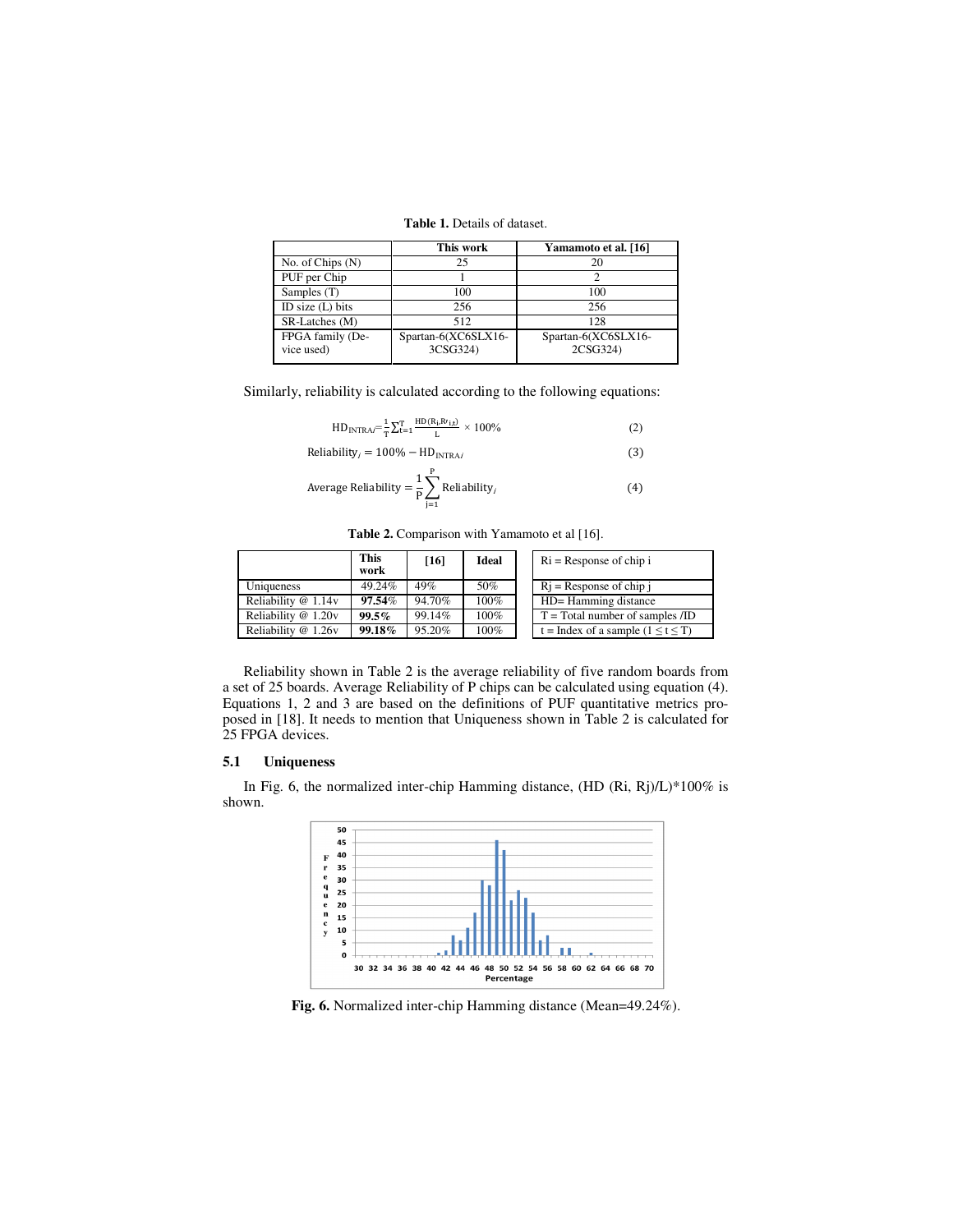The mean is 49.24%, while the standard deviation is 3.36%. This data is generated from 25 FPGA boards at 25°C and 1.2V supplied as the core voltage. The total number of combinations (i.e., the total number of board pairs {i,j}) is  $\binom{25}{2} = 300$ . The yaxis (denoted frequency) shows the total number of times a given normalized interchip Hamming distance was obtained.

### **5.2 Reliability**

In Table 3, the information on bit flips for five boards is shown. It is clear from this table that the worst case is 13 bit flips. The Normalized intra-chip Hamming distance is defined as  $(HD (Ri, R'i,t)/L)*100\%.$ 

| <b>Board</b><br>No. | No.<br>of<br>stable<br>latches<br>at 1.2V | Bit<br>flips at<br>1.26V | Bit<br>flips at<br>1.14V | Maximum<br>$HD(R_i, R'_{i,t})$ | Worse<br>case<br>HD |
|---------------------|-------------------------------------------|--------------------------|--------------------------|--------------------------------|---------------------|
| B <sub>2</sub>      | 260                                       |                          |                          |                                |                     |
| B <sub>4</sub>      | 280                                       |                          | 13                       | 13                             |                     |
| <b>B6</b>           | 264                                       |                          | 6                        | 6                              | 13                  |
| <b>B16</b>          | 275                                       | 5                        |                          | 5                              |                     |
| <b>B23</b>          | 262                                       | 3                        | Q                        | Q                              |                     |

**Table 3.** Voltage vs. Intra-chip Hamming Distance.

We tested the boards at 0°C and 85°C. Table 4 shows the results for 10 boards. From Table 4, it is evident that for reliability the effect of 85°C is always worse than the effect of 0°C. Overall the worse case Hamming distance is 16. We also tested the five FPGA boards at 1.14V and four different temperatures, as shown in Fig. 7.

| Board<br>No.   | Bit length | Bit<br>flips<br>at $0^{\circ}$ C | Bit flips<br>at $85^{\circ}$ C | Maximum<br>HD(R <sub>i</sub> , R' <sub>i,t</sub> ) | Worse<br>case HD |
|----------------|------------|----------------------------------|--------------------------------|----------------------------------------------------|------------------|
| B1             | 256        | $\overline{4}$                   | 11                             | 11                                                 |                  |
| B <sub>2</sub> | 256        | 7                                | 12                             | 12                                                 |                  |
| B <sub>3</sub> | 256        | $\overline{c}$                   | 12                             | 12                                                 |                  |
| <b>B4</b>      | 256        | $\theta$                         | 7                              | 7                                                  |                  |
| B <sub>5</sub> | 256        | 3                                | 13                             | 13                                                 | 16               |
| <b>B6</b>      | 256        | $\overline{c}$                   | 7                              | 7                                                  |                  |
| B7             | 256        | 3                                | 10                             | 10                                                 |                  |
| <b>B8</b>      | 256        | 7                                | 16                             | 16                                                 |                  |
| <b>B</b> 9     | 256        | 8                                | 8                              | 8                                                  |                  |
| <b>B10</b>     | 256        | 5                                | 8                              | 8                                                  |                  |

**Table 4.** Temperature vs. Intra-chip Hamming Distance.

#### **5.3 Reliability vs. Error Correction**

For error correction, we propose a novel method, inspired by the designs described in [19]. This method is based on the use of BCH code. It does the error correc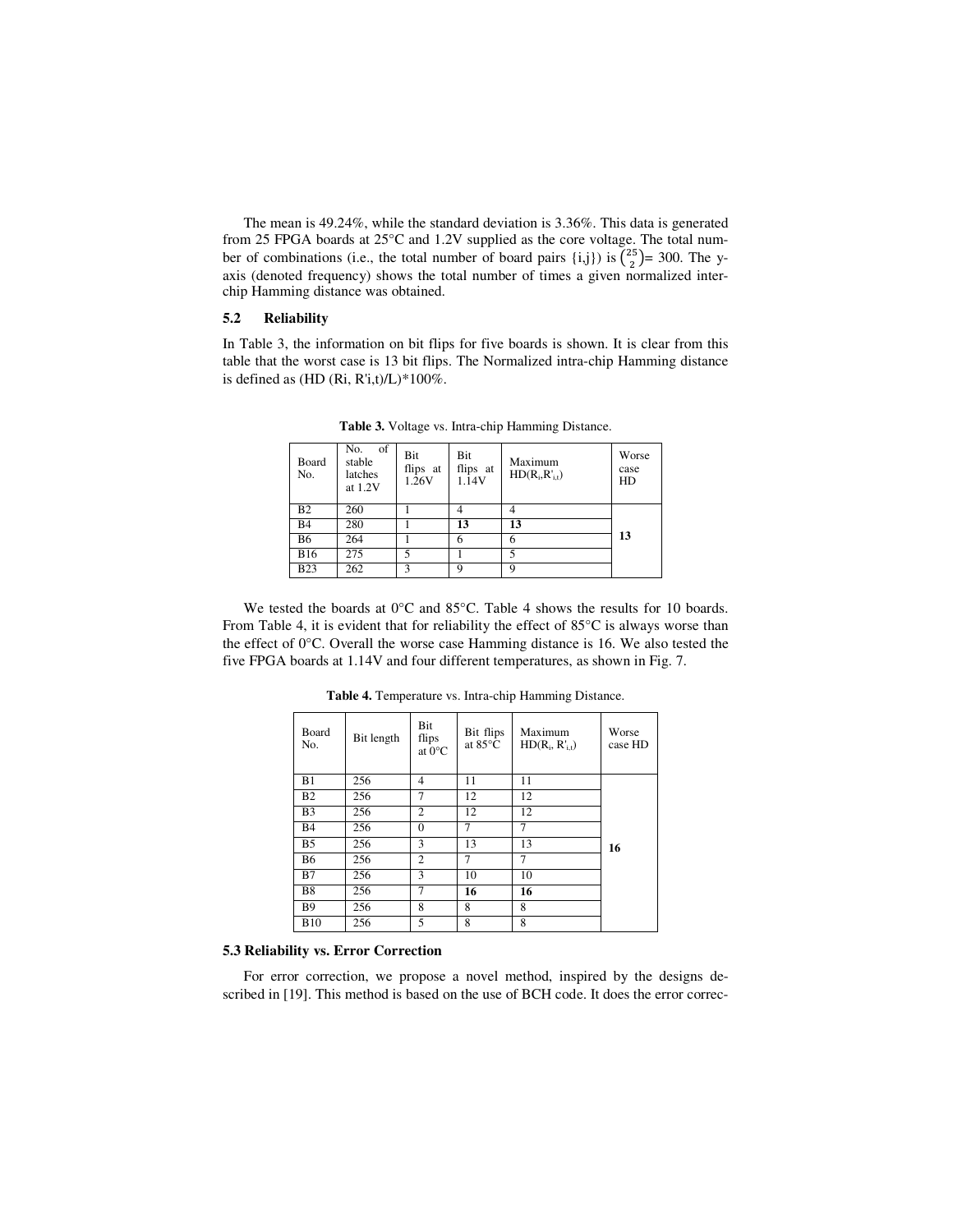tion by removing the noise from PUF response in the field. This method consists of two procedures: Generation and Reproduction. Generation is carried out at the room temperature and nominal voltage, while Reproduction is carried out in the field.

During the generation process, Secure Sketch (SS) is applied to PUF output w, as shown in Fig. 8. The second input to SS is the key K, generated using a True Random Number Generator, RNG1. The output of SS, denoted by s, is stored as helper data in the database. During the reproduction process, the helper data is used to regenerate the key K from a noisy PUF response w'. BCH decoder is used to regenerate the 131 bit key as shown in the figure. We propose to use BCH with the following parameters:  $(n=255, k=131, t=18)$  code. The meaning of these parameters is as follows: n=255 is the output block size, k=131 is the input block size (in our case, the size of the key to be encoded), and  $t=18$  is the number of errors that can be corrected by this code. We chose these parameters because the code with these parameters can easily correct the worse case errors shown in Tables 3 and 4, and Fig. 7. Please note that in our scheme, the key K is not a function of the PUF response during the Generation process, but becomes a function of the PUF response during the Reproduction process in the field. This feature differentiates our scheme from two methods presented in [19].



**Fig. 7.** Bit flips at 1.14V [25°C-85°C]. **Fig. 8.** Error correction scheme.

#### **5.4 Entropy Analysis**

Actual entropy of a PUF is a function of complex physical processes. Therefore, it is close to impossible to calculate the actual entropy of a PUF response. Normally, only the estimated upper bounds on the underlying entropy can be calculated. These bounds can be calculated using at least the following two methods.

- 1. Based on the analysis of single bits
- 2. Based on the analysis of pairs of bits

Both these methods have been explained in [12]. The first method assumes that an adversary knows a bias for each position of a PUF response. In this method every bit position in a PUF response vector will have its own bias. An adversary knowing these individual bit-dependent biases can make a more accurate prediction by guessing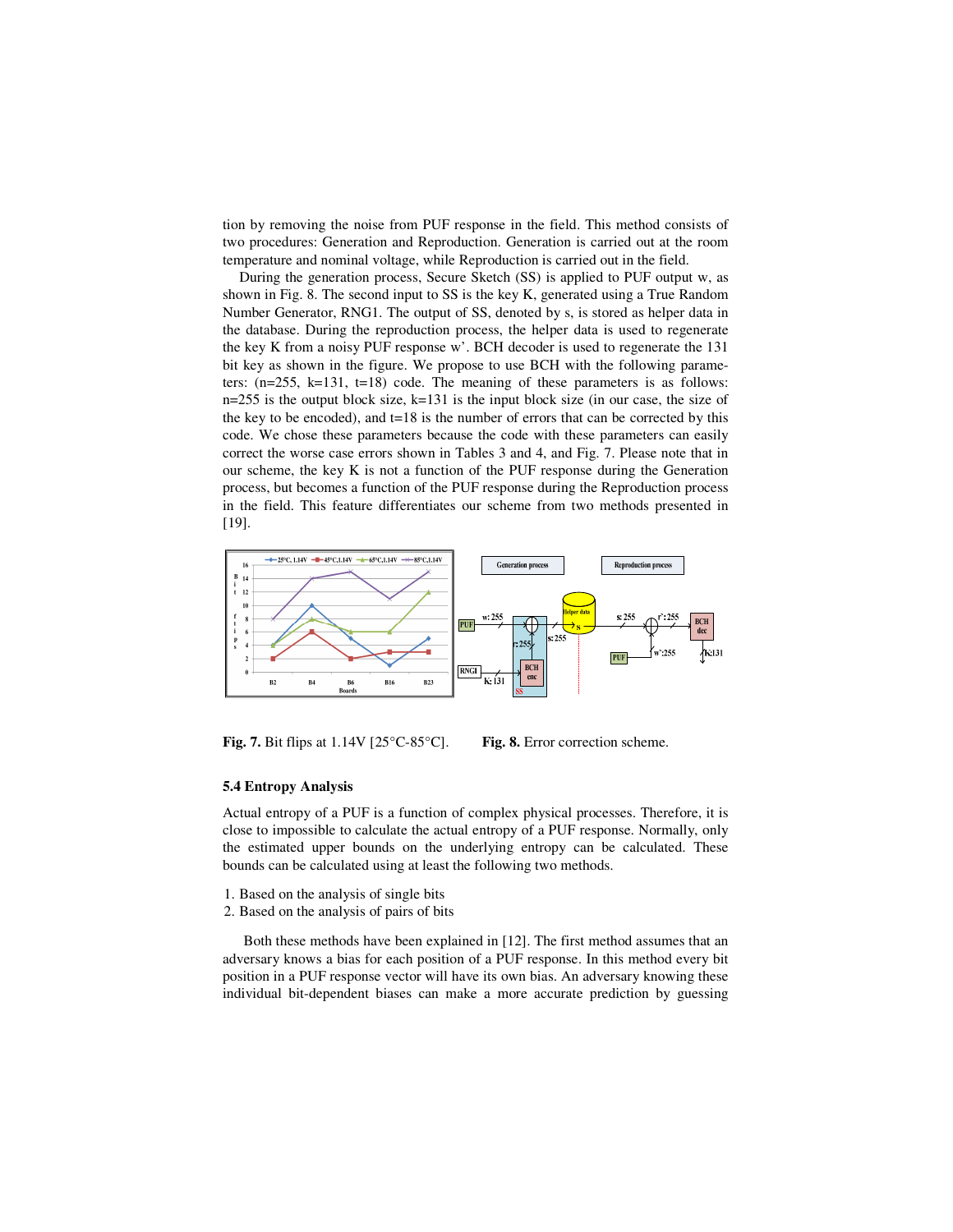individual bits in favor of these biases. This upper bound, called the bit-dependent bias entropy bound, can be calculated by using,

$$
H(Y^n) = \sum_{i=1}^n h(p_i) \tag{5}
$$

In equation (5), h(pi) is the binary entropy function, it has been calculated for  $n =$ 256 bit positions. We calculated bit-dependent bias entropy bound based on PUF responses of 25 FPGAs. This entropy bound appeared to be equal to 0.959 or 95.9%. This result implies that the 256-bit response contains a maximum of 245 bits of entropy.

The second method is based on the analysis of a pair of PUF response bits. This method assumes that an adversary knows pairwise joint distributions for pairs of consecutive bits i and i+1.This bound is tighter than the bound given by (5). It is called pairwise joint distribution entropy bound. It can be calculated using equations (6) and (7).

$$
H(Y^n) = \sum_{i=1}^n h(p_i) - \sum_{i=1}^{n-1} I(Y_i, Y_{i+1})
$$
\n(6)

Where,

$$
I((Y_1, Y_2) = \sum_{y1 \in y1} \sum_{y2 \in y2} p(y1, y2). \log_2 \frac{p(y1, y2)}{p(y1)p(y2)}\tag{7}
$$

In equation (6), h(pi) is the binary entropy function, while  $I(Y_i, Y_{i+1})$  is the mutual information between two random variables  $Y_i$  and  $Y_{i+1}$ . The mutual information between two random variables is a measure for the amount of information which is shared by both variables. We estimate the pairwise joint distributions of all possible pairs of the considered response bits, by counting the occurrences of each of the four possible pairs ('00', '01', '10', and'11') in the 256 bit response of all 25 devices. We found that for  $n = 256$ ; the pairwise joint distribution entropy bound is equal to 0.866 or 86.6%. Therefore, a 256-bit response contains approximately 221 bits of pairwise entropy. Finally, we want to add that the entropy of the key is equal to PUF\_entropy\*131 in our top-level key generation scheme with error-correction code, shown in Fig. 8.

#### **5.5 Cost**

It has been stated in [16] that the unused LUTs in each CLB can be used by the tool for other purposes. Therefore it is claimed that the circuit efficiency is still higher. However, we believe that neighboring logic, routed through the CLB, adversely affects the PUF response bits. To prove this claim we implemented ring-oscillators inside the latch-CLB for the design proposed in Fig. 12 in [16]. The result is listed in Table 5. We believe this change can become significant at different voltage.

**Table 5.** Effect of external signals on SR-latch.

|                     | Without<br>Ring<br>oscillators [16] | With Ring oscillator |
|---------------------|-------------------------------------|----------------------|
| Reliability $@1.2v$ | 99%                                 | $92\%$               |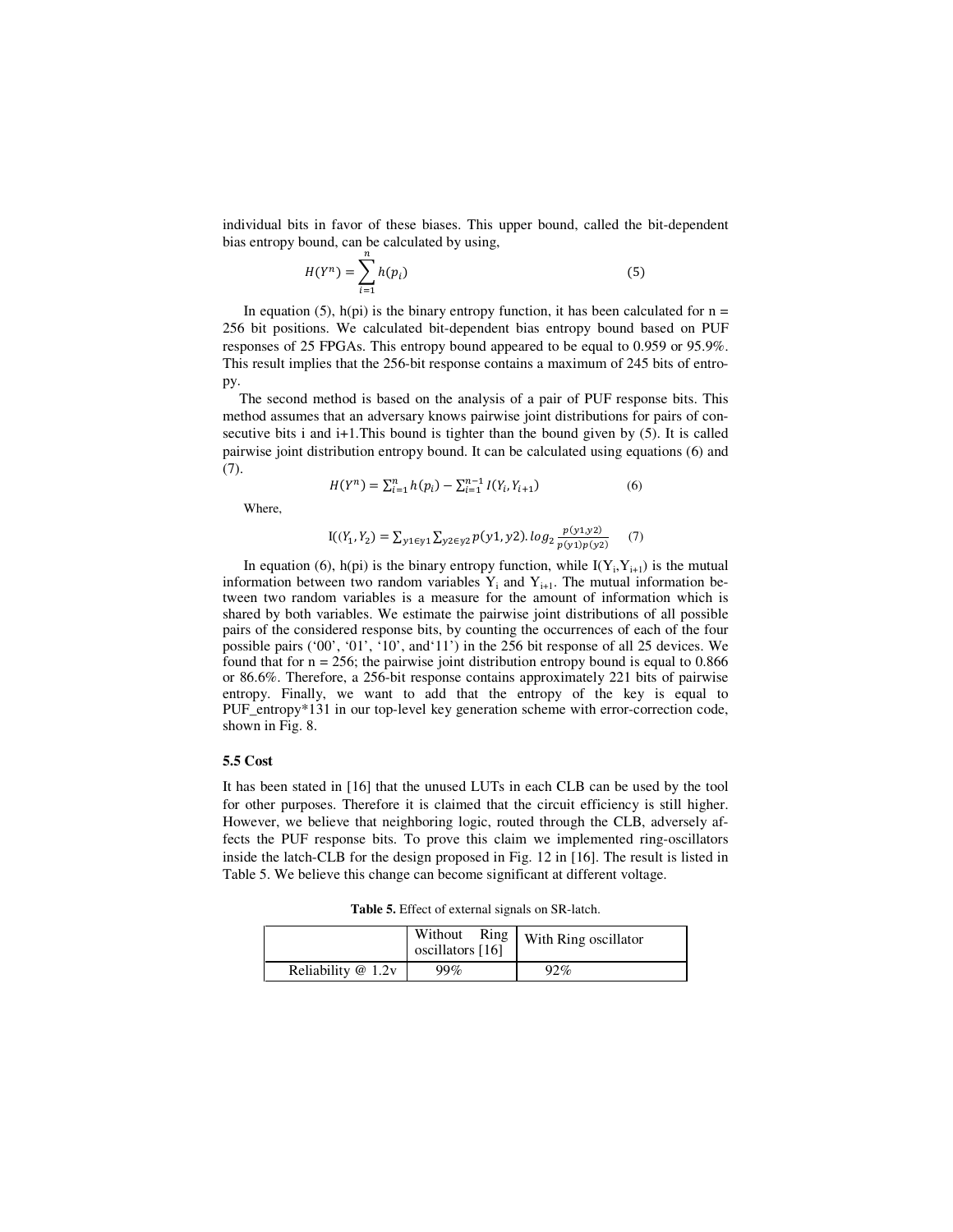Therefore it is highly recommended to prohibit the external signals from being routed through the latch-CLBs. In our design, the external signals cannot be routed through any CLBs designated to be used for SR-latches. We also prohibit the tool from using any resources inside the latch-CLBs for external logic. Therefore, the effect of external signal on the latch performance is eliminated.

As shown in Fig. 1, the latch requires only two LUT input pins. Thus we connect the remaining four input pins of each LUT to logic '0', and lock them. It must be mentioned that we implement our PUF only on even rows of CLBs. This is done to leave one set of rows for additional logic to be implemented by the tool. This logic includes multiplexer, decoder, registers, and counters. We would like to emphasize that the latch in our design is compact and does not share a switch-box with any other external signal (each CLB is associated with a single switch-box). Based on this discussion, the design proposed in [16] for Spartan-6 FPGAs is two times more expensive than the one we are proposing in this work. Table 6 lists the FPGA resources used by both designs.

|                                           | This work      | [16]  |
|-------------------------------------------|----------------|-------|
| Total latches configured                  | 512            | 128   |
| Total CLBs used for PUF<br>(latches only) | 128            | 256   |
| Response bit length                       | 256            | 256   |
| Latch/#CLB                                | 4              | 0.5   |
| Response bits/#CLB                        | $\mathfrak{D}$ |       |
| Response bits entropy                     | 221            | 167.9 |
| Response bits entropy/#CLB <sup>+</sup>   | 1.72           | 0.65  |
| Multiplexer size (CLBs)                   | 16             |       |
| Extra logic $(CLBs)$ <sup>*</sup><br>×    | 18             | N/A   |

Table 6. Comparison with [16].

† Latches only.\* Registers, counters, control logic.

#### **5.6 Characterization Time**

We record 100 samples of data from each latch. The delay between any two samples is 10,000 clock cycles. This figure comes from the fact that some latches oscillate longer during metastable state. The on-board clock frequency is 100MHz. As a result, the frequency of the ctrl signal is set to 10 kHz. For comparison, in [13], the ctrl signal's frequency is equal to 75 kHz. The total characterization time for each FPGA is equal to  $(512 \times 100 \times 10,000)$ /  $(100 \text{ MHz}) = 5.12 \text{ sec.}$ 

#### **6 Conclusion and Future Work**

We presented a highly reliable SR-latch PUF in this work. The latch is designed to keep the effect of routing at minimum and extract the randomness at the same time. The design is two times more efficient from the circuit efficiency point of view. The PUF responses exhibit high resistance to temperature and voltage variations. The uniqueness is close to the ideal value. We tested the design on a set of 25 FPGA devices and the results were very promising. We plan to incorporate the bit-generation step into the circuit, thus eliminating the requirement for post-processing. In addition, we plan to implement the on-chip error correction scheme.